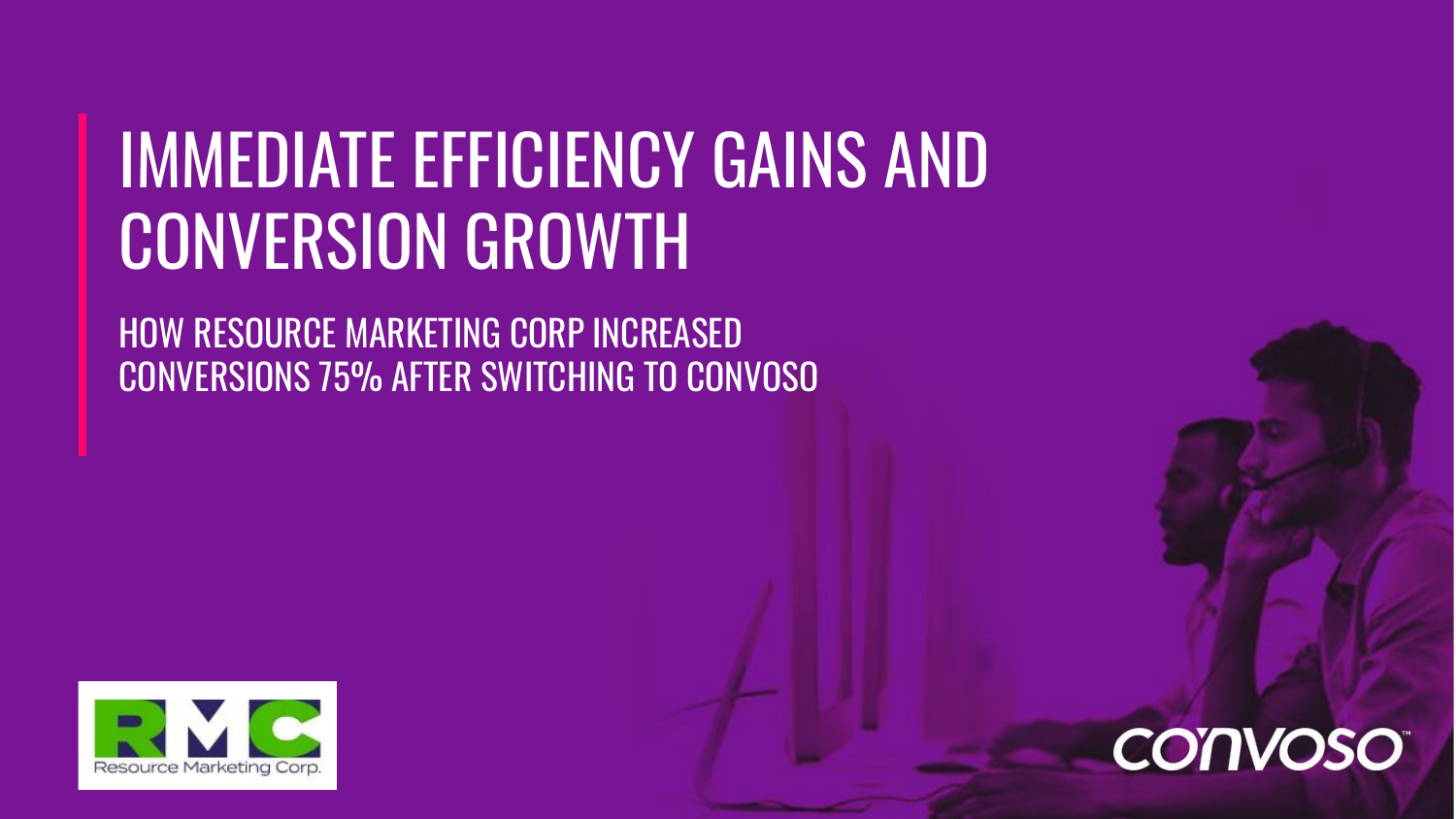### SUCCESS STORY AT A GLANCE

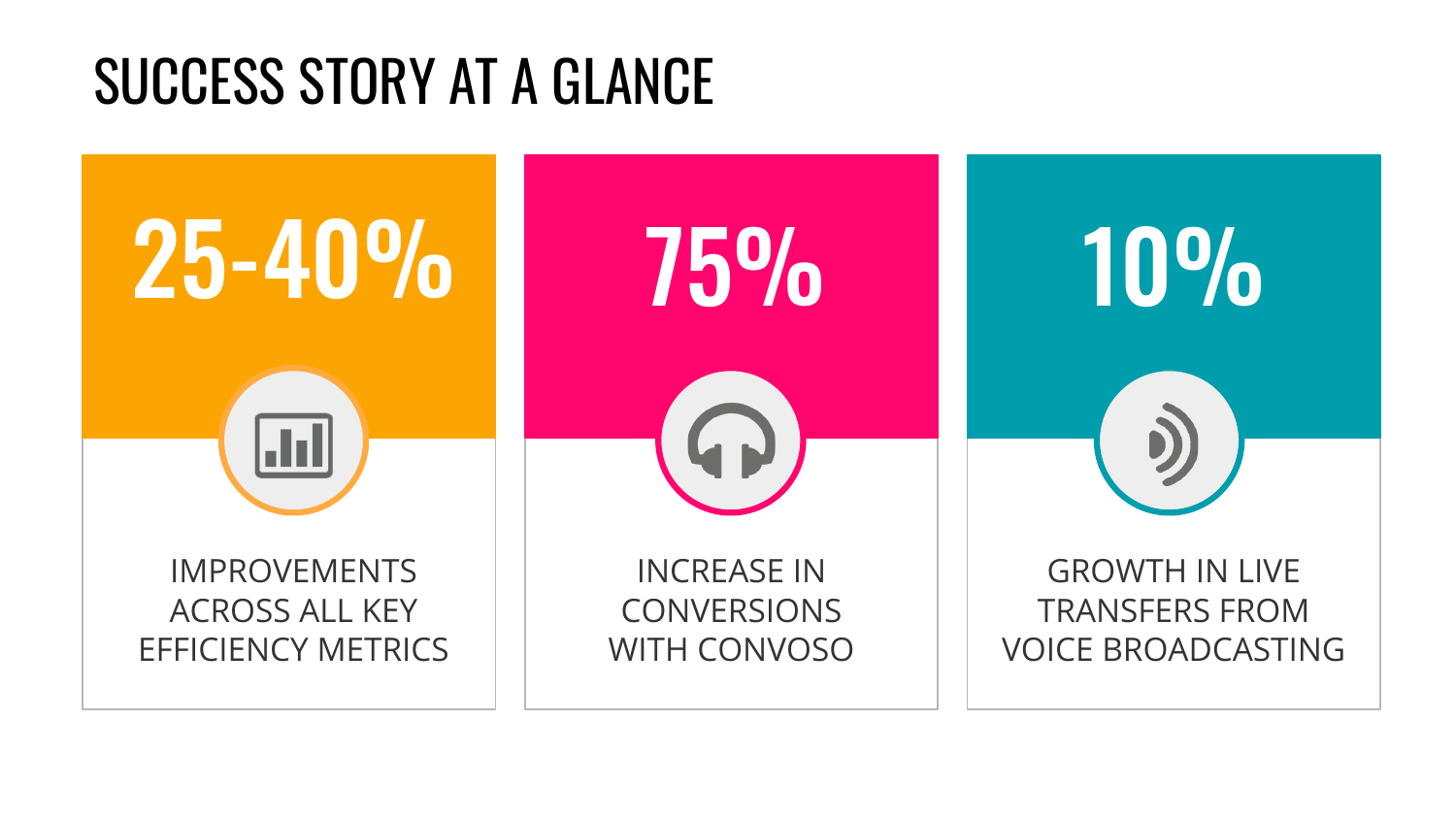**Resource Marketing Corp** provides live transfers for any company wanting to grow their business. With deep experience in mortgage, solar, automotive warranty and home security, the company partners closely with each client to provide a unique footprint and transfers of qualified leads.

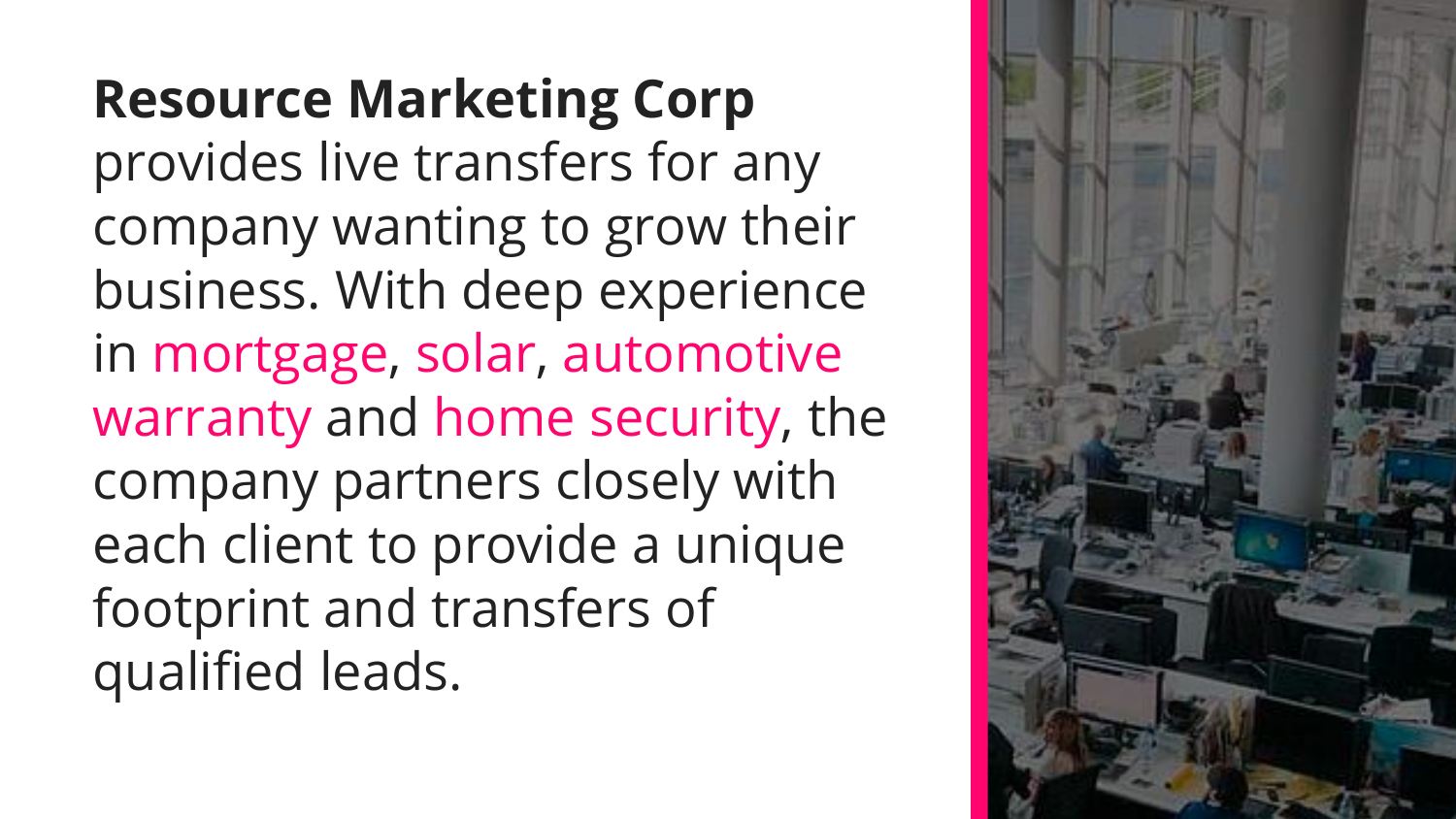**f** Our previous dialer was antiquated and highly<br>inefficient. It may have been well thought out a<br>desade ago, but it created a tremendoughy inefficient. It may have been well thought out a decade ago, but it created a tremendously challenging experience for us in today's environment. With Convoso, we now have the most efficient system we can imagine with an<br>incredible level of support. JJ incredible level of support. **JJ** 



Mike Velardi Senior Vice President Resource Marketing Corp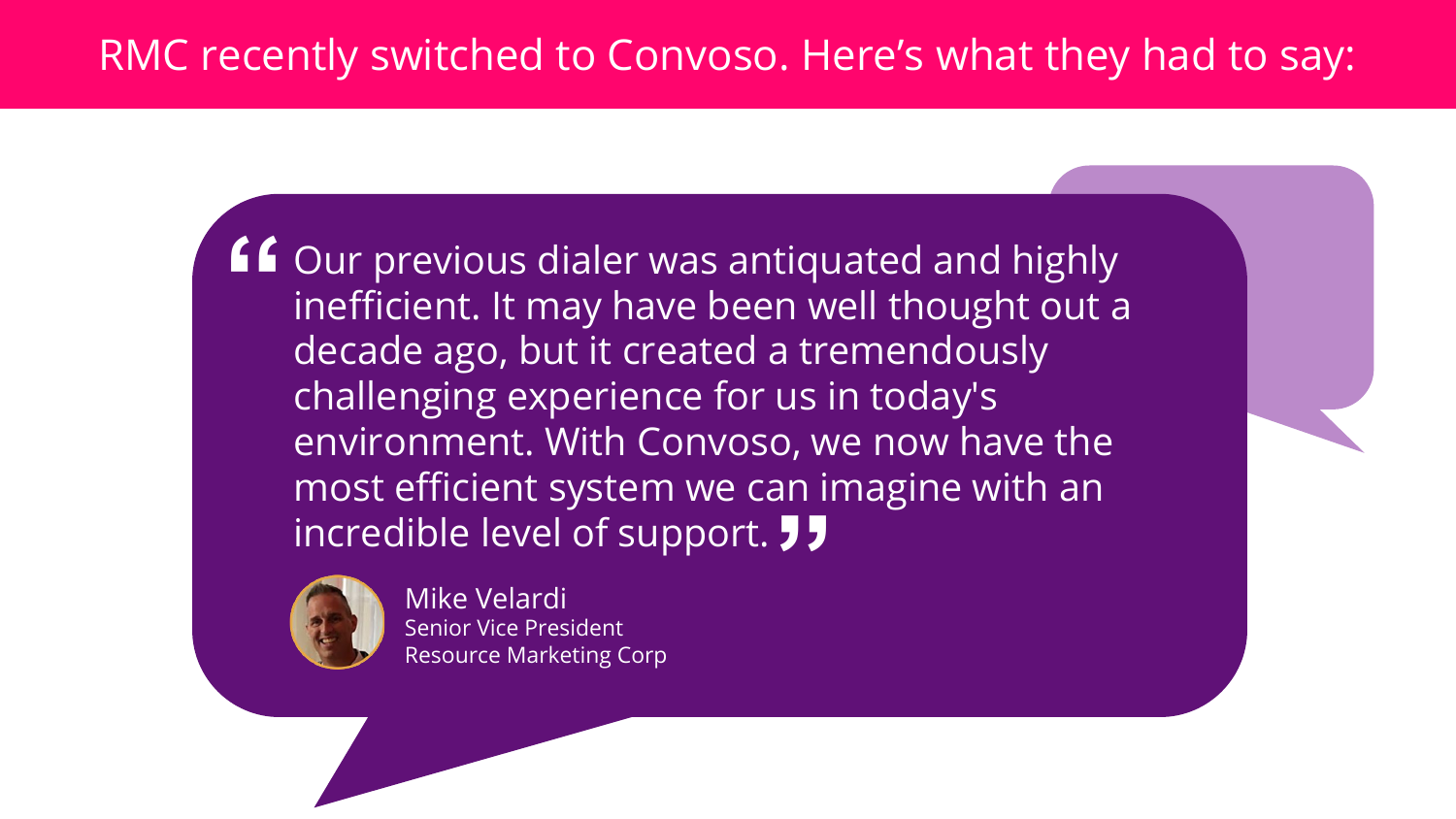



### INCREASE IN EFFICIENCY OVERALL

Not wasting data

**C** Manager efficiency

**Agent pick-up** 

"The job ran me. Our agents were not dialing right. And we were wasting leads. Now everything is solid. Plus, as efficiencies go up, I can utilize my extra time to become even more efficient."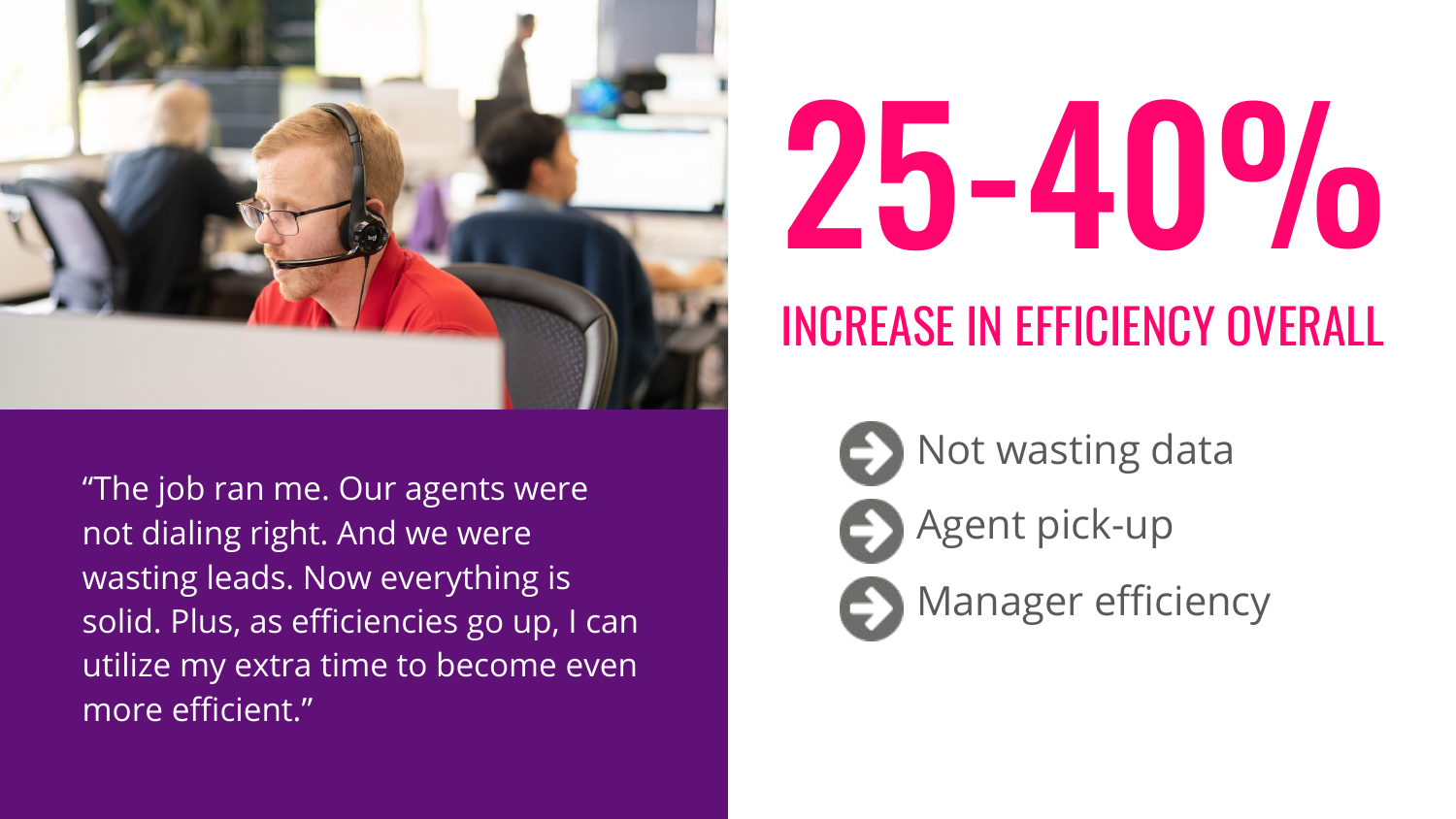# 30-40% LESS LEADS CALLED LEAD EFFICIENCY **"**



We used to dial 30-40% more data with the previous system because it didn't have the right tools. We were over dialing. Convoso allows an attack from several levels:

Appropriate way to add leads Leads follow disposition workflows So many powerful automation options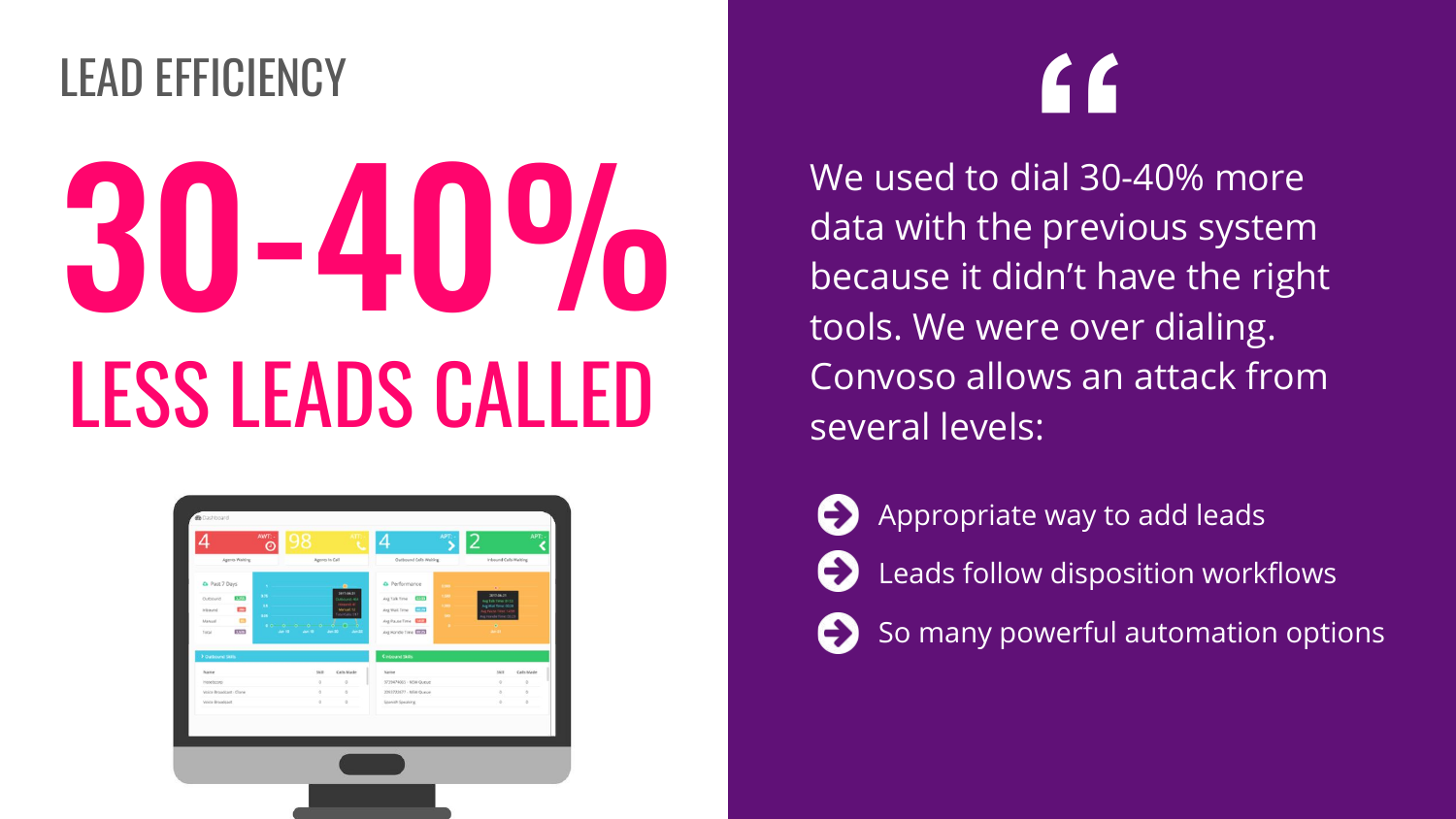"Convoso is as close to a time clock as it can be. This is workplace productivity!"



# 30-50% MORE CONVERSIONS AGENT EFFICIENCY **AVERAGE AGENTS NOW SEE**

Resource Marketing Corp had an initial issue with agents staying in dispositions and wrap-up too long after calls, but agents quickly adapted to the new functionality that was introduced through important settings changes to maximize every agent's time at the call center.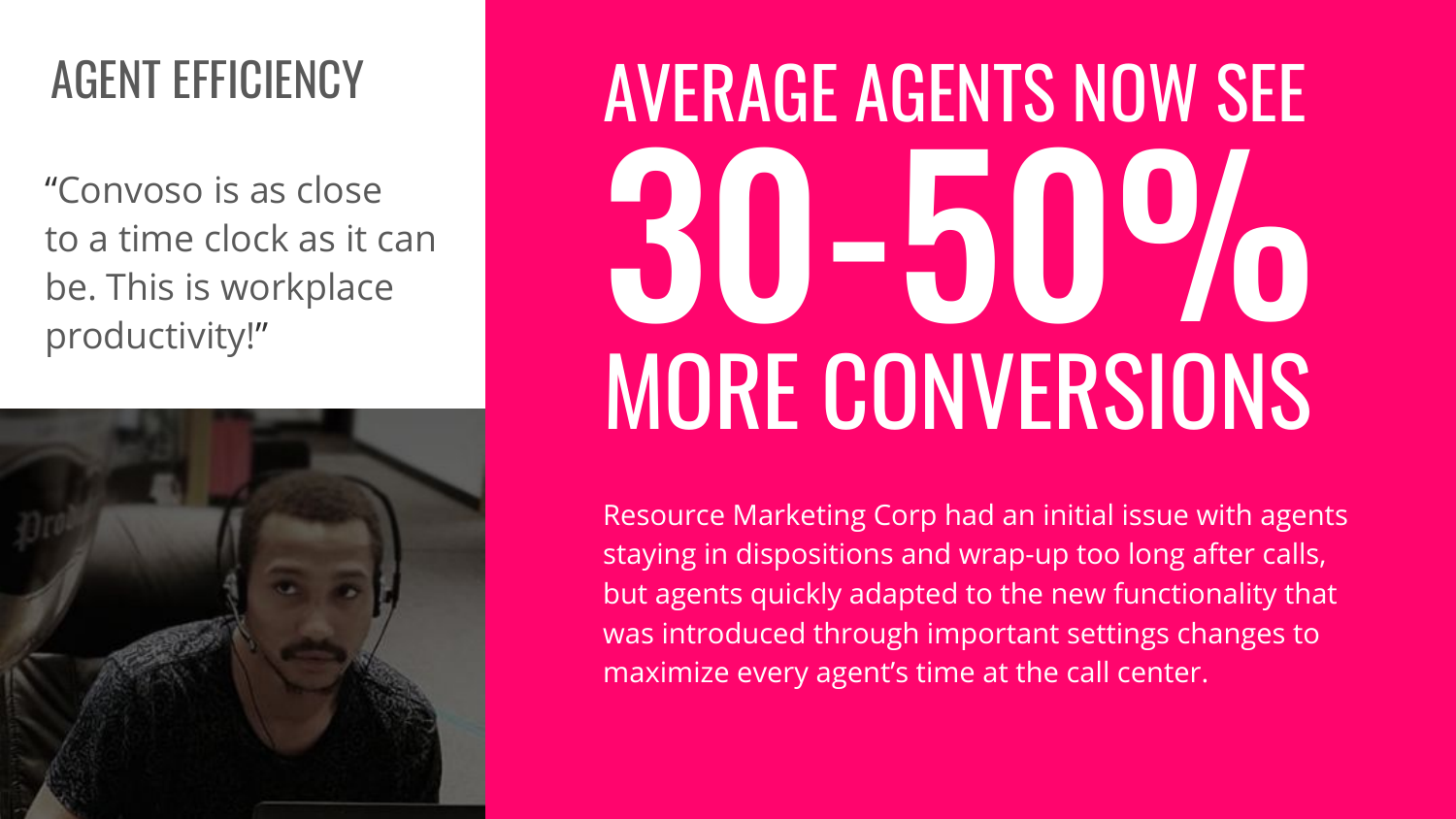### "**I wouldn't have had that time before.**

I was so reactionary to the chaos that the previous system created on a daily basis. In order to hit our level of success, I was forced to over-manage because it was just held together enough to avoid breaking. I never felt comfortable walking away.

What used to require 8-10 moves to complete an action now only takes 2-3 moves."

## MANAGER EFFICIENCY | I'VE GAINED BACK

# **1-1.5**

## HOURS EVERY DAY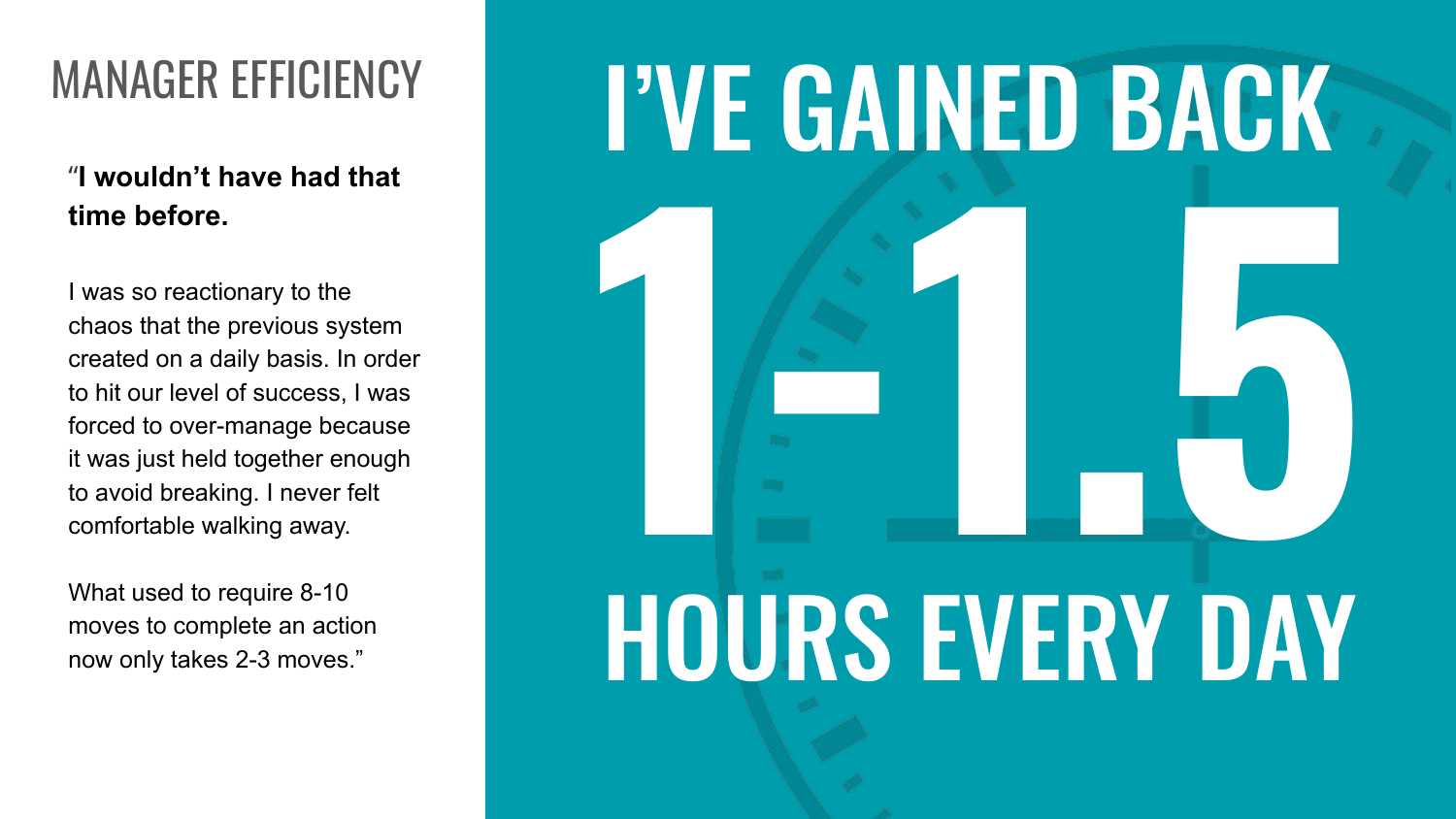

## INCREASE IN CONVERSIONS

less leads." "Our best day on the previous system was **350 conversions**. That's now our average day - it used to be only 150-200. We have hit **450 conversions** several times this month alone."

"The efficiencies gained with Convoso have allowed us to accomplish more with less - more conversions with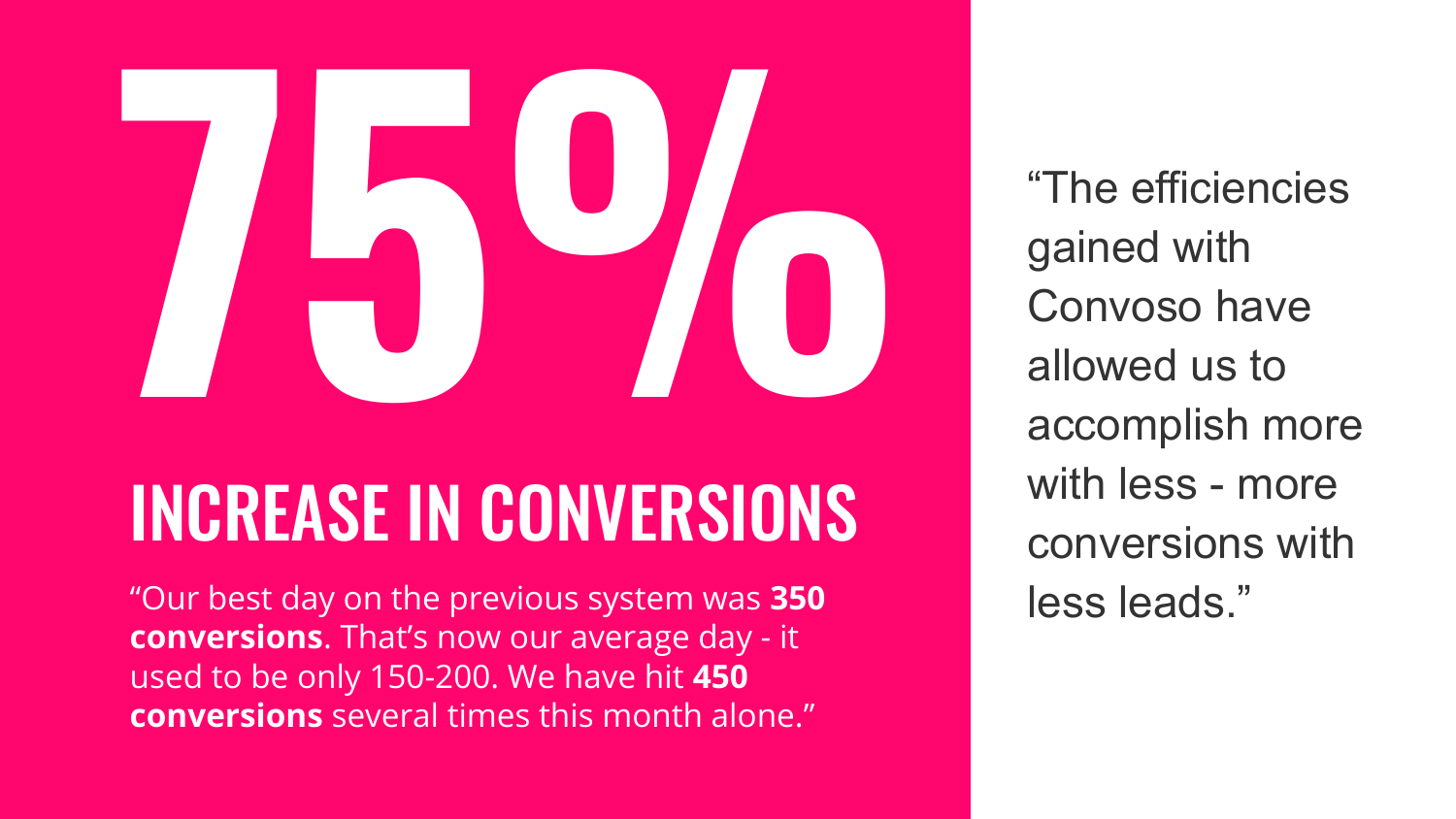"Outbound dialing has gaps regardless of strategy. We want to fill those gaps in every hour, which is why we added voice broadcasting, and we're already seeing significant growth in transfers for our clients with this approach. Inbound on its own won't come in at the scale voice broadcasting can deliver when done right."

# **10%**Peletel

## ADDITIONAL CONVERSIONS FROM VOICE BROADCASTING ON AVERAGE EVERY WEEK